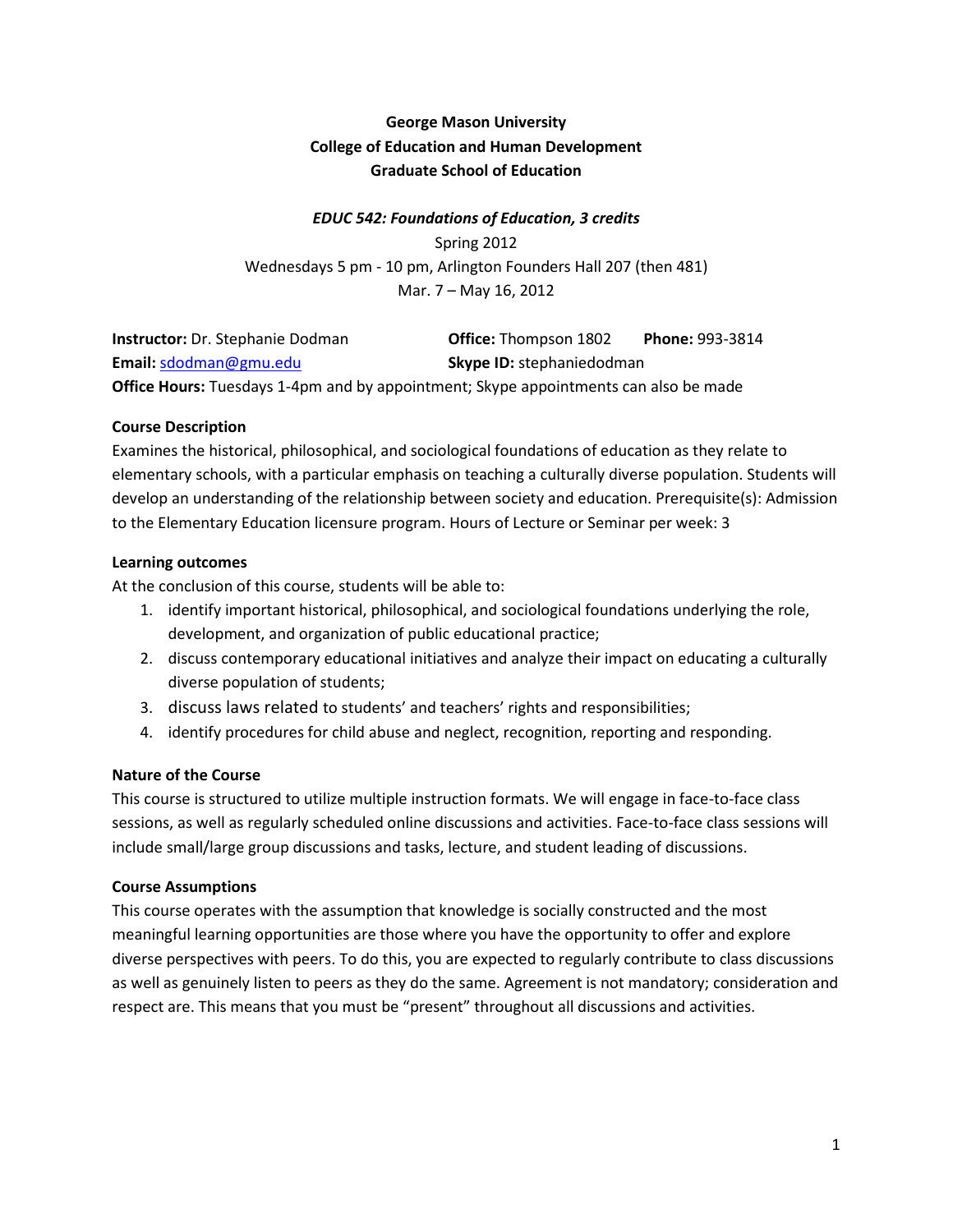## **National Council for Accreditation of Teacher Education Program Standards for Elementary Teacher Preparation**

- 1. Candidates use their knowledge and understanding of individual and group motivation and behavior among students at the K-6 level to foster active engagement in learning, self motivation, and positive social interaction and to create supportive learning environment.
- 2. Candidates use their knowledge and understanding of effective verbal, nonverbal, and media communication techniques to foster active inquiry, collaboration, and supportive interaction in the elementary classroom.
- 3. Candidates understand practices and behaviors that identify and develop the competence of a professional career teacher.

### **8 VAC 20-25-30. Technology standards**

- A. Instructional personnel shall be able to demonstrate effective use of a computer system and utilize computer software.
- B. Instructional personnel shall be able to apply knowledge of terms associated with educational computing and technology.
- C. Instructional personnel shall be able to apply computer productivity tools for professional use.
- D. Instructional personnel shall be able to use electronic technologies to access and exchange information.

#### **Readings**

Spring, J. (2012). *American education* (15<sup>th</sup> ed.). New York, NY: McGraw-Hill.

Choose ONE:

Delpit, L. D. (2006). *Other people's children: Cultural conflict in the classroom*. New York, NY: New Press.

Ladson-Billings, G. (2009). *The Dreamkeepers: Successful teachers of African American children*. (2nd ed.). San Francisco, CA: Jossey-Bass.

Additional selected readings will be posted on Blackboard.

#### **Assignments**

Assignment descriptions follow. More detailed information will be provided in class. Only the Action Research Proposal (PBA) rubric is attached at the end of this syllabus.

| <b>Assignment</b>                        | <b>Points</b> |
|------------------------------------------|---------------|
| Readings and Dialectical Journals        | 20            |
| <b>Online Discussions and Activities</b> | 10            |
| <b>Education Autobiography</b>           | 5             |
| <b>Philosophical Case Creation</b>       | 5             |
| <b>Book Club Assignment</b>              | 20            |
| Reflective Practitioner Paper (PBA)      | 40            |
|                                          | 100           |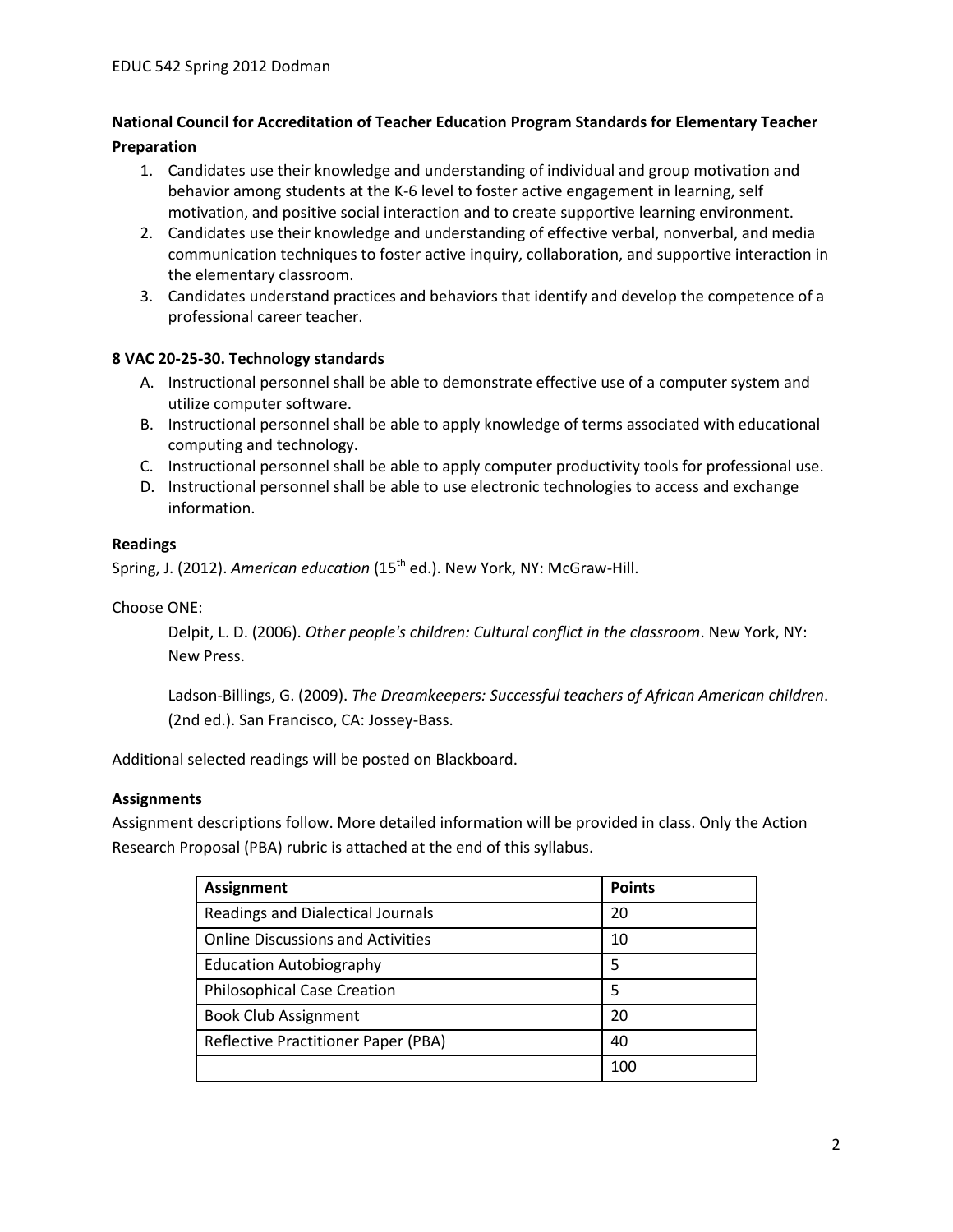### *Readings and Dialectical Journals (25 pts)*

There is a good deal of reading in this course and it is your responsibility to read the assigned book and article selections every week. Just completing the readings however is not enough to maximize your learning opportunities. You also need to analyze the readings in terms of your prior learning, personal experiences, and other readings. Therefore, it is expected that you employ active reading strategies by utilizing a dialectical journal. In this journal, you will explicitly note places in the text that stand out to you and explore why in a brief note. You may question, disagree, agree, identify confusion, etc. A dialectical journal is a conversation between you and the text. See the handout describing dialectical journals for more information.

- The journal for the weeks' readings should be completed before the class period begins.
- The journal will count towards your weekly class participation and you are expected to bring it to each class session. Each week I will choose two students to share their journal entries with the class, and at several points I will ask you to submit your journal without advance notice.
- Journal entries should be brief, yet thoughtful, and demonstrate genuine consideration of the text.
- You should also attempt to connect across readings and entries.

## *Online Discussions and Activities (20 pts)*

Blackboard will be utilized as a space for extending face-to-face class learning. After class each week, you are expected to log-in to blackboard and post a response. This serves as a type of "exit card" to help you process your immediate learning and to provide me insight into your developing understanding and perspective. Each week there will be a directive for your post. An example directive might be "What is one thing that you learned? What is one question you are wondering right now?". It is expected that your response is brief and that you connect your response to class discussion and the readings. You must post by \_\_\_\_\_\_\_\_\_\_\_\_\_\_\_\_\_\_\_\_\_\_\_\_\_ and then post at least one response to a peer by

\_\_\_\_\_\_\_\_\_\_\_\_\_\_\_\_\_\_\_ (these days/times are to be decided in class). The online posts must utilize text citations to support points and claims. APA format is expected.

## *Education Autobiography (10 pts)*

This paper is an informal story of your experiences in education. For example, some questions to consider include: What kinds of schools did you attend? What kinds of classes were you in? Did you have a favorite teacher and/or subject? Least favorite teacher and/or subject? Why did you feel that way? How did you feel about school in general? Who was typically in your classes? Were they friends from your neighborhood? As you write this story, consider your classmates, your teachers, your courses, your successes, etc. from over your thirteen plus years of school. The last section of your paper should be a closer examination of your high school's student achievement analyzed by race, disability, and language. All states have something similar to the links below. If you need help locating one for your home state, let me know.

<https://p1pe.doe.virginia.gov/reportcard/> (Virginia)

<http://www.nclb.osse.dc.gov/> (DC)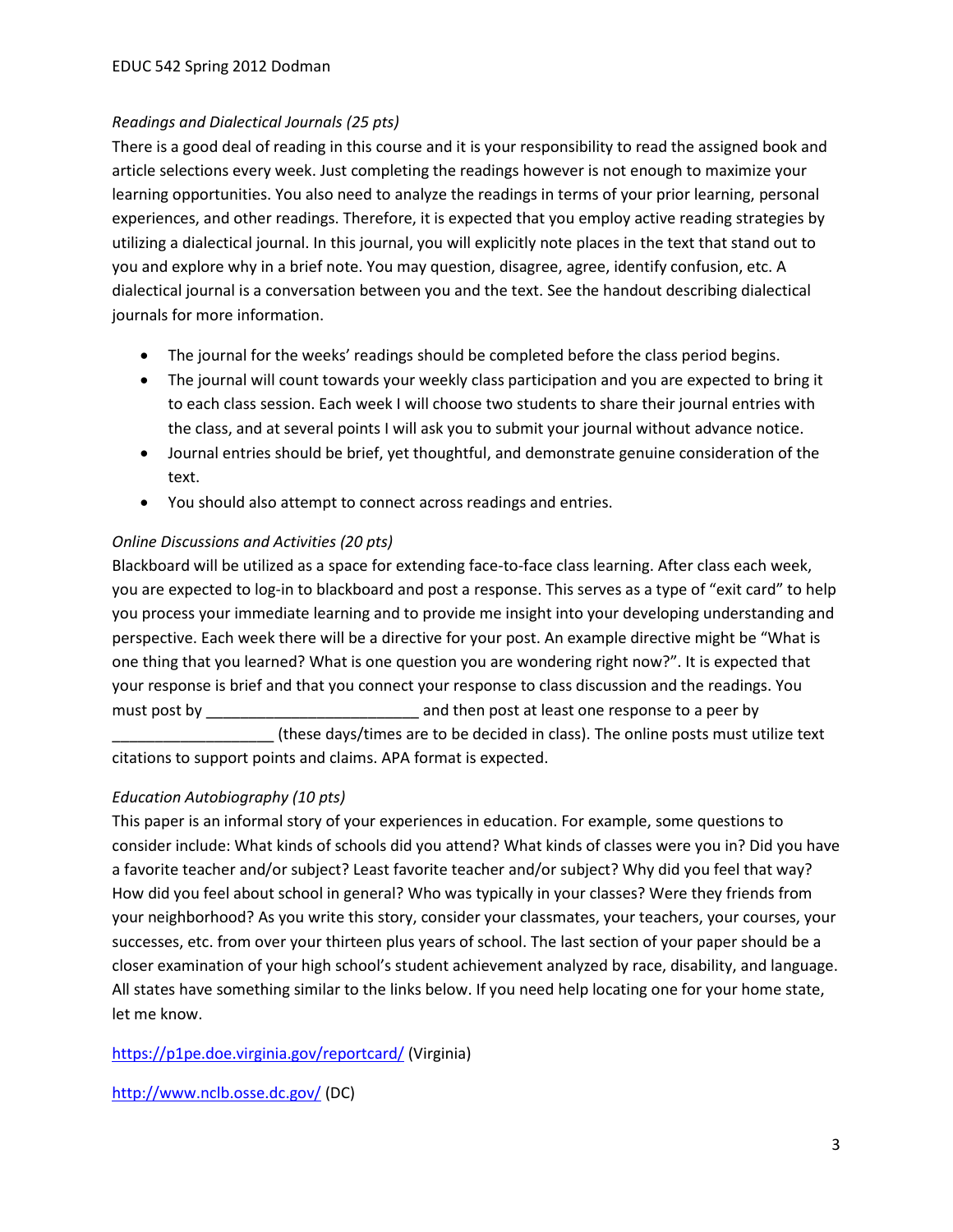Note: This should be a personal experience narrative and written as such. It should be 4-5 pages.

### *Philosophical Case Creation (5 pts)*

Using what you will learn about various philosophies of education, create seven short vignettes that each illustrate a philosophy in action in a classroom. In other words, imagine yourself walking into a classroom today and describe what you might see and hear if the teacher majorly aligned with a given philosophy. Include such details as teacher actions and responses, student actions and responses, curriculum content, student population and/or grouping, and room arrangement and decoration. Each vignette should concern the same grade level at the same school.

### *Book Club Assignment (20 pts)*

You will engage in a book club with a group of your peers. The club will be self-directed and you will be responsible for creating a timeline for book completion. At selected times during the semester, book clubs will meet in-class to discuss their book. There will be a final group product that must be completed by the end of the semester that connects the book with the course. Details will be provided in class.

### *Reflective Practitioner Paper (40 pts) PBA*

In order to become reflective practitioners for a multicultural classroom, candidates must reflect on a variety of professional issues that teachers confront in their day-to-day teaching as well as the broader educational and social context which affects the work of the public school teacher. To this end, the candidates will analyze a current issue/innovation around race and culture, gender equity, special education, social class, or language diversity. They will then relate it to historical and sociological trends/perspectives as well as to their own experiences.

\*A detailed task description and rubric is attached.

Book Club

## **Grading Scale**

A=93-100; A-=90-92; B+=87-89; B=80-86; C=70-79; F=below 70 *Remember: A course grade less than B requires that you retake the course.*

#### Note:

Assignments earning less than a passing grade may be rewritten and resubmitted so that the assignment is satisfactorily completed. In fact, because learning is the goal, I may *require* you to redo an assignment that is far below expectations.

All written papers must be double-spaced, with 1" margins, and in 12-point font (Times New Roman, Calibri, or Arial). APA format is expected. If you do not have a  $6<sup>th</sup>$  Edition APA manual, the OWL at Purdue is an excellent resource [http://owl.english.purdue.edu/owl/resource/560/01/.](http://owl.english.purdue.edu/owl/resource/560/01/)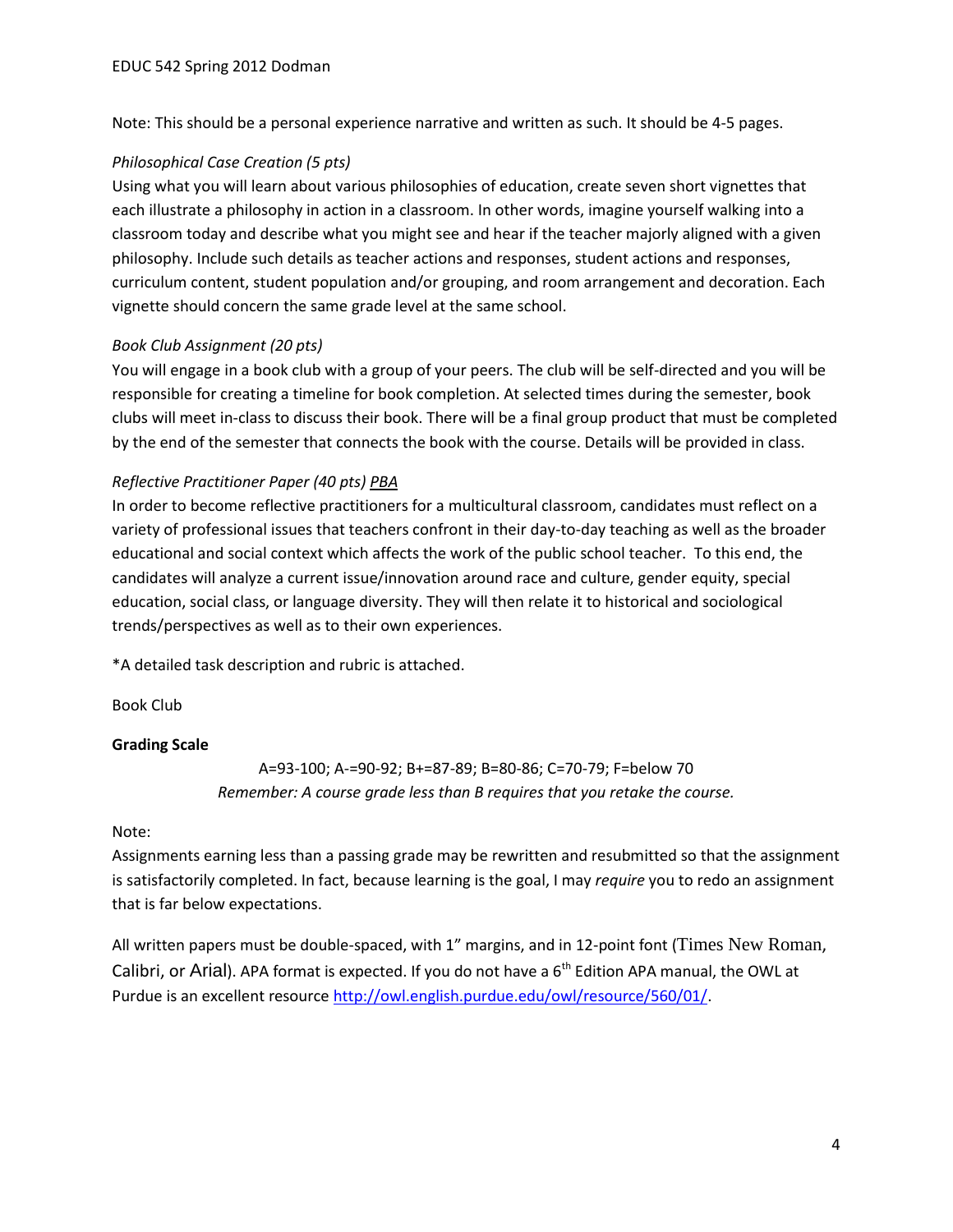### **University, College, and Elementary Program Policies**

The College of Education and Human Development strives to represent a set of core values that drive the work of faculty and students. These values of collaboration, ethical leadership, innovation, researchbased practice, and social justice are further described on the CEHD website [http://cehd.gmu.edu/values/.](http://cehd.gmu.edu/values/)

Students must follow the university policy stating that all sound emitting devices shall be turned off during class unless otherwise authorized by the instructor. One cell phone will remain on in class that is registered with the Mason Alert System. Visi[t https://alert.gmu.edu](https://alert.gmu.edu/), to find out more about Mason's alert system for GMU emergencies.

Students are expected to exhibit professional behavior and dispositions. See<http://gse.gmu.edu/> for a listing of these dispositions.

Students must adhere to the guidelines of the George Mason University Honor Code [See [http://academicintegrity.gmu.edu/honorcode/\]](http://academicintegrity.gmu.edu/honorcode/).

*Honor Code.* To promote a stronger sense of mutual responsibility, respect, trust, and fairness among all members of the University community and with the desire for greater academic and personal integrity, GMU has set forth a code of honor that includes policies on cheating, attempted cheating, lack of class participation in group work, plagiarism, lying and stealing (see link above). The Elementary Program abides by these policies and takes them seriously.

Students must follow the university policy for Responsible Use of Computing [See [http://universitypolicy.gmu.edu/1301gen.html\]](http://universitypolicy.gmu.edu/1301gen.html).

Students are responsible for the content of university communications sent to their George Mason University email account and are required to activate their account and check it regularly. All communication from the university, college, school, and program will be sent to students solely through their Mason email account.

Students with disabilities who seek accommodations in a course must be registered with the George Mason University Office of Disability Services (ODS) and inform their instructor, in writing, at the beginning of the semester [See [http://ods.gmu.edu/\]](http://ods.gmu.edu/).

## *Campus Resources*

The George Mason University Counseling and Psychological Services (CAPS) staff consists of professional counseling and clinical psychologists, social workers, and counselors who offer a wide range of services (e.g., individual and group counseling, workshops and outreach programs) to enhance students' personal experience and academic performance [Se[e http://caps.gmu.edu/\]](http://caps.gmu.edu/).

The George Mason University Writing Center staff provides a variety of resources and services (e.g., tutoring, workshops, writing guides, handbooks) intended to support students as they work to construct and share knowledge through writing [See [http://writingcenter.gmu.edu/\]](http://writingcenter.gmu.edu/).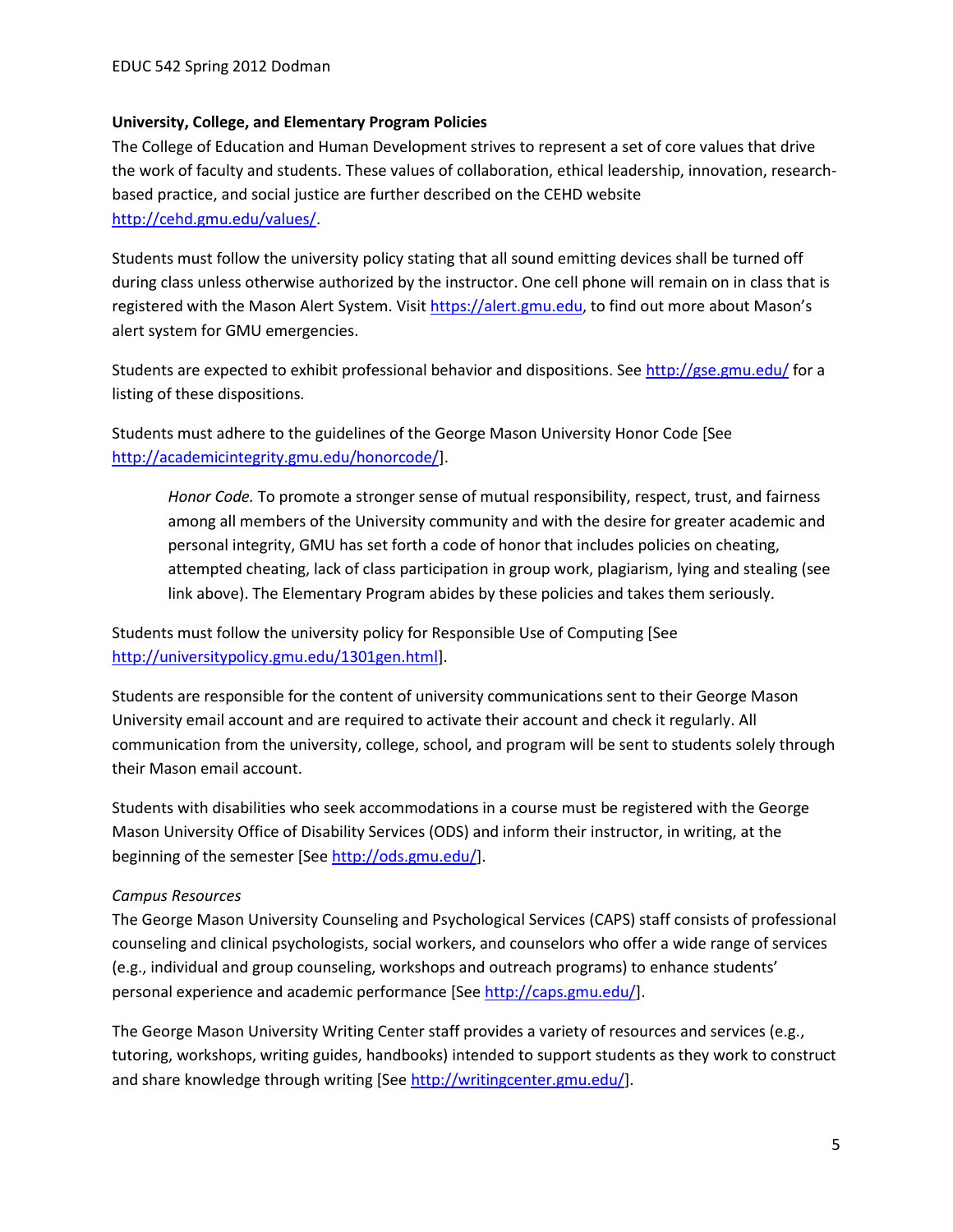| <b>Date</b>        | <b>Topic/Guiding questions</b>                                                                                                                                                                                                                         | <b>Reading/Assignment Due</b>                                                                                                                                                                                                                                                                                                      | <b>Post-Class Online Activity</b>                            |
|--------------------|--------------------------------------------------------------------------------------------------------------------------------------------------------------------------------------------------------------------------------------------------------|------------------------------------------------------------------------------------------------------------------------------------------------------------------------------------------------------------------------------------------------------------------------------------------------------------------------------------|--------------------------------------------------------------|
| Mar. 7<br>$(7-9)$  | Introductions<br>• What do we mean by the<br>foundations of education?<br>Why is it essential to<br>understand the socio-<br>historical place of education?<br>Establish book club groups and<br>set reading schedule                                  |                                                                                                                                                                                                                                                                                                                                    | Learning Reflection Post<br>(post once, respond once)        |
| Mar. 14            |                                                                                                                                                                                                                                                        | <b>GMU Spring Break</b>                                                                                                                                                                                                                                                                                                            |                                                              |
| Mar. 21<br>$(5-7)$ | Philosophies of Education<br>What does it mean to learn?<br>What is the best way to teach?                                                                                                                                                             | Jigsaw (to be assigned):<br>Plato (idealism)<br>$\bullet$<br>Adler (perennialism)<br>Dewey (pragmatism)<br>Montessori<br>$\bullet$<br>(constructivism)<br>Skinner (behaviorism)<br>Noddings (care)<br>$\bullet$<br>Neill (existentialism)<br>$\bullet$<br>Freire (critical theory)<br><b>Education Autobiography</b><br><b>Due</b> | Learning Reflection Post<br>(post once, respond once)        |
| Mar. 28            | The Social, Economic, and Political<br>Goals of School<br>Why do we teach what we do?<br>What are the effects of the<br>goals of school?<br>Multicultural and Ethnic Ed.<br>How has school been<br>experienced by different<br>groups throughout time? | Spring Ch. 1, 2, 4<br>Bring in relevant news article<br><b>Philosophical Cases Due</b>                                                                                                                                                                                                                                             | Learning Reflection Post<br>(post once, respond once)        |
| Apr. 4             |                                                                                                                                                                                                                                                        | DCPS/PG Spring Break                                                                                                                                                                                                                                                                                                               |                                                              |
| Apr. 11            | Multicultural and Ethnic Ed.<br>Cont'd<br>• Students with Disabilities and<br>English Language Learners                                                                                                                                                | Spring Ch. 7<br>Valenzuela<br>Fass<br>RTI reading<br>Bring in relevant news article                                                                                                                                                                                                                                                | <b>Learning Reflection Post</b><br>(post once, respond once) |
| Apr. 18            | School reform waves<br>NCLB and its lasting effects<br>$\bullet$                                                                                                                                                                                       | Spring Ch. 8-10<br>Ravitch<br>Bring in relevant news article<br><b>Book Club selections</b>                                                                                                                                                                                                                                        | Learning Reflection Post<br>(post once, respond once)        |

## **Course Calendar**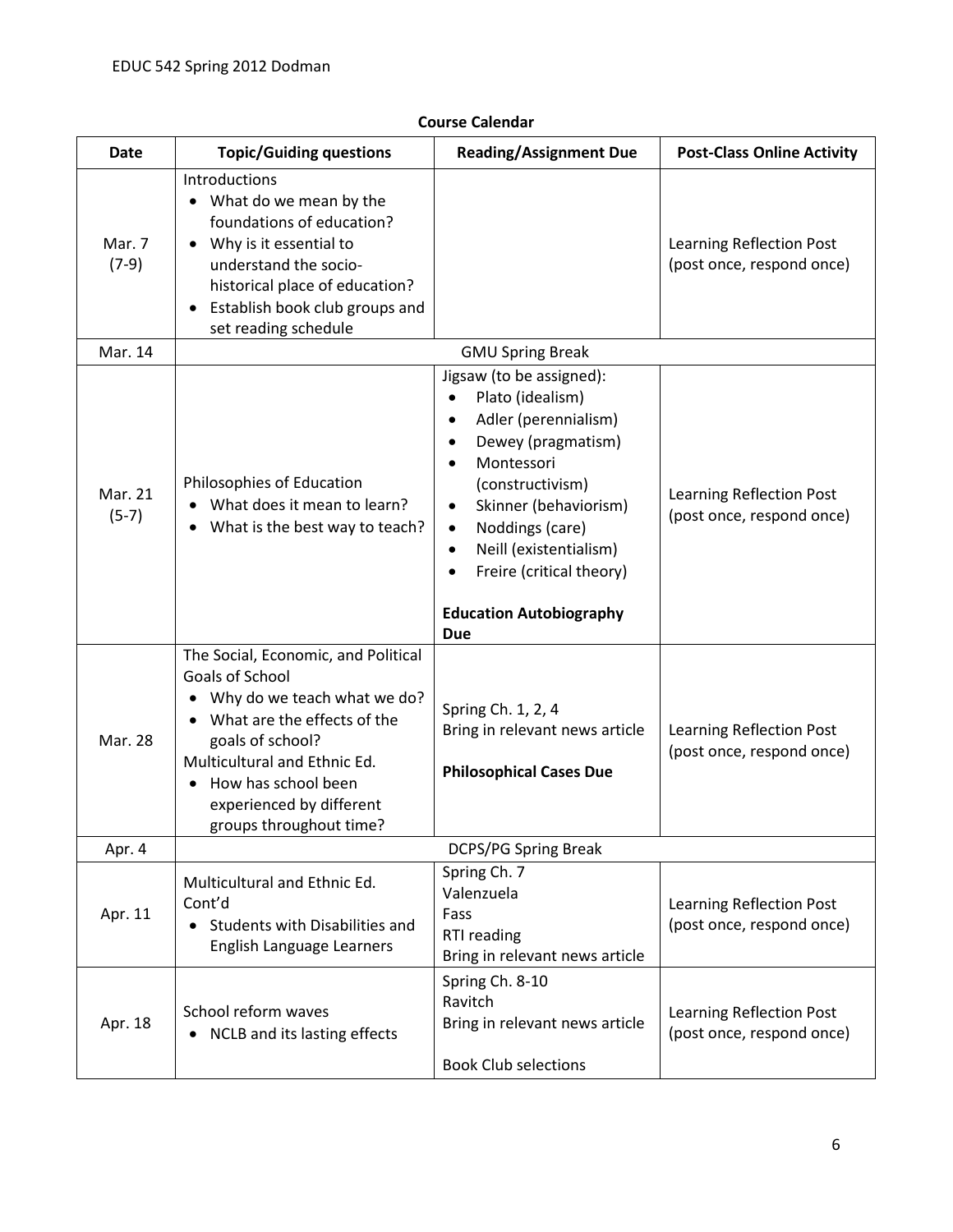| Apr. 25<br>$(6-7)$ | Book club<br>5-6pm 790 Seminar<br>$\bullet$                                                | <b>Book club selections</b>                          |  |
|--------------------|--------------------------------------------------------------------------------------------|------------------------------------------------------|--|
| May 2<br>$(7-9)$   | Role of the Teacher<br>Laws, responsibilities, unions<br>5-7 Inquiry Showcase<br>$\bullet$ | PBA discussion leading<br><b>Book Club Paper Due</b> |  |
| May 9              | Reflective Practitioner Paper (PBA) Due (submit online)                                    |                                                      |  |

Note: Calendar is tentative and may be modified in line with course needs.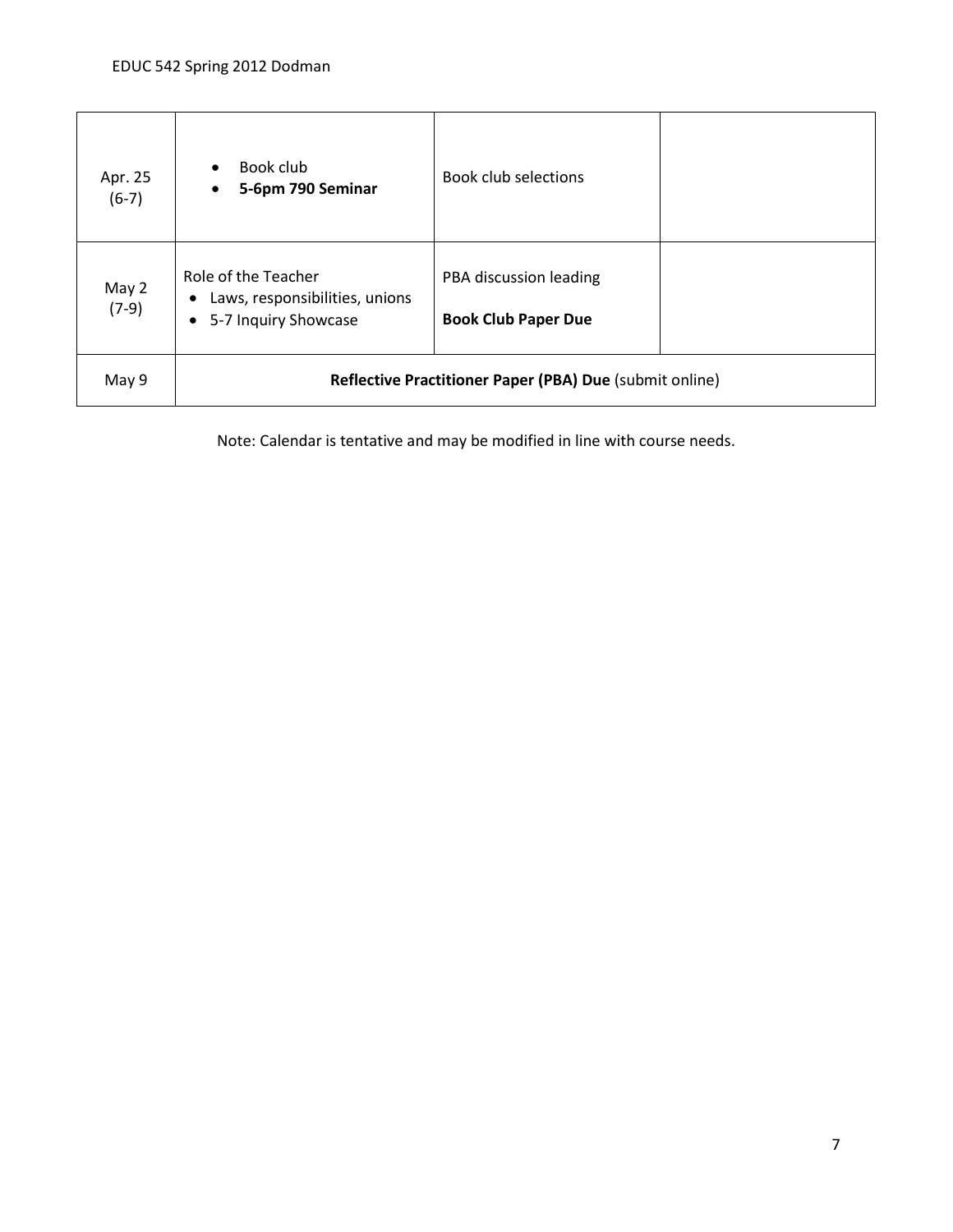#### **Performance Based Assessment**

"The dynamic of social change requires an active concern about the denial of equality of opportunity and equality of educational opportunity" (Spring, 2008, p. 117).

In consideration of the above quote, this assignment will offer you an opportunity to expand your understanding of the needs and strengths of your students (current or future) and initiatives/efforts that may best meet those needs. Taken another way, you will explore the following question: **Why should you be concerned about the denial of equality of educational opportunity and how can you as a teacher affect equality of educational opportunity?**

Follow the steps below to successfully write this scholarly paper.

- 1. Select a category from one of the groups discussed this semester of which you would like to learn more:
	- Students with disabilities (you may want to select a disability) Gifted students (you may want to focus on a type of giftedness) Gender (equity) Race/ Ethnicity (select one) English language learners (you may want to focus on a native language) Students living in poverty
- 2. Pick an educational innovation found in the Spring textbook (or discussed in class) that is considered potentially effective for this group of students. For example,
	- multicultural education multilingual education charter schools school choice/vouchers inclusion self-contained classrooms

Note: There will be multiple "innovations" that hold potential for different groups of students. For this assignment, dig deep into just one.

- 3. Find peer-reviewed research articles and class readings that address your topic. If you are not sure about whether a research journal is peer-reviewed consult with me.
- 4. Take notes as you read about best educational innovations for that group.
- 5. Write your paper. Include the following as headings so that you and the reader [your instructor] will know exactly where you are headed and whether you have addressed all of the content requirements.

Tip: Think of the paper as being in three parts.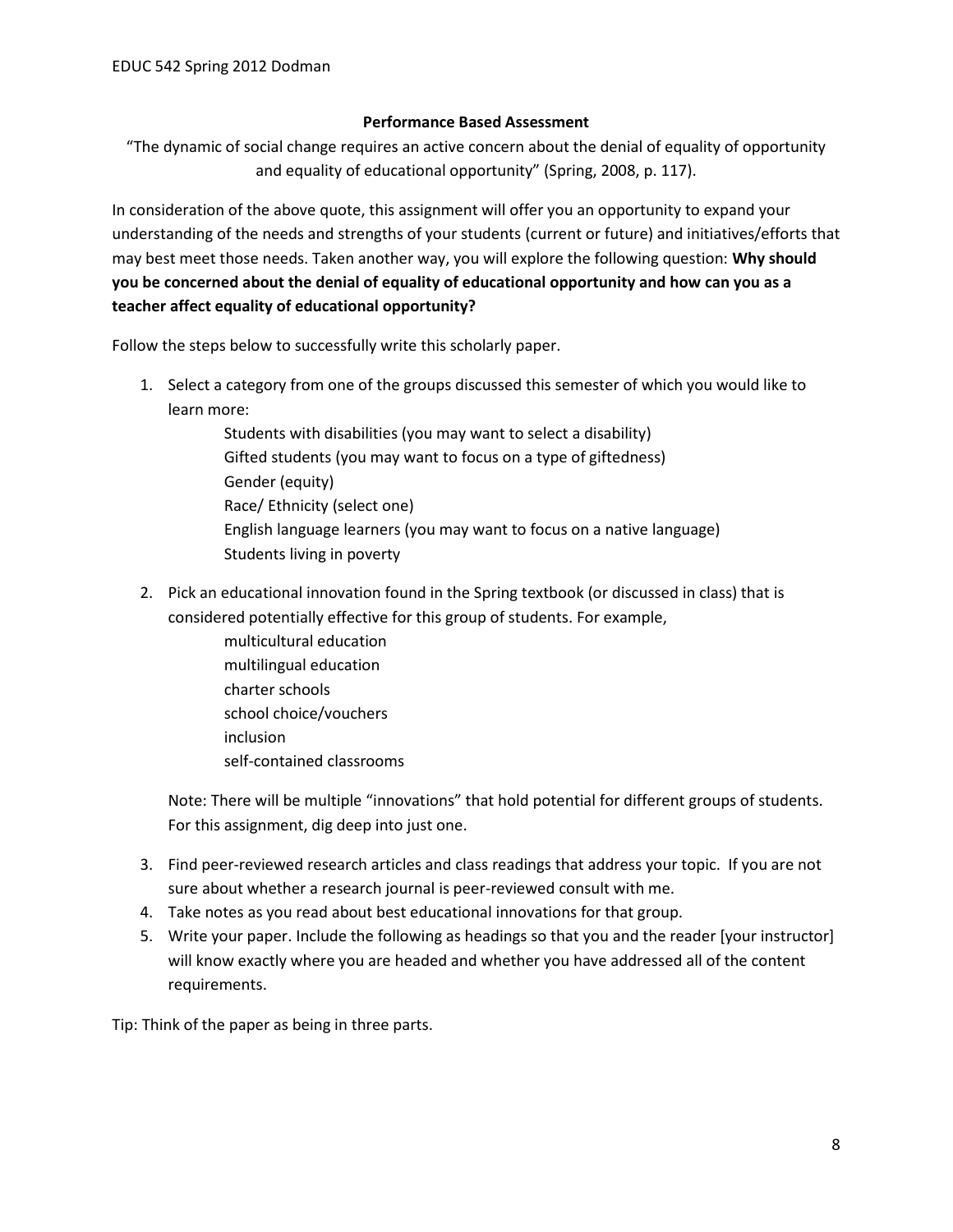Introduction (this is where you introduce your topics, establish their significance (hook), and give your reader an advance organizer for the paper)

## Part One (The students)

- Background of the identified population (may include US, DC, demographics),
- Classroom/school implications of young learners in this population (how do characteristics of this population potentially affect their learning, their school experience?)
- Implications for teachers such as yourself (compare/contrast your background) teaching this population of students (This is an important section. You must first deconstruct and then describe relevant aspects of your identity. Then you must analyze how these pieces of your identity potentially intersect with teaching this student population. Use first person here to then generalize to a broader population of teachers like you.)

Part Two (The innovation)

- Description of the innovation that will meet some of needs of this population,
- Background and historical information of innovation,
- Strengths of the innovation,
- Weaknesses of/challenges to the innovation,
- Implications for teachers employing this innovation (here you want to think about what will be essential for teachers to consider, know, and do within this innovation to help students be successful)

## Part Three

• Implications of the innovation for the identified population of learners (Based on what you have presented in your paper, this is where you draw conclusions about how the innovation potentially benefits the target student population. Also include potential disadvantages to this population.)

## Tips:

While you are writing the paper make sure that you are:

- Integrating concepts from readings. You CANNOT make a claim without evidence to support it. That evidence comes from your readings and research. Each section needs multiple (2 or more) sources.
- Integrating class discussions and integrating experiences and/or personal reflection. The personal reflection piece is especially important in part one when explaining implications for teachers like YOU.

## Clarity of writing

- it is logically organized
- has an introduction that includes the goals/purpose of the paper
- has points representing strengths and weaknesses of the innovation,
- has smooth transitions between ideas,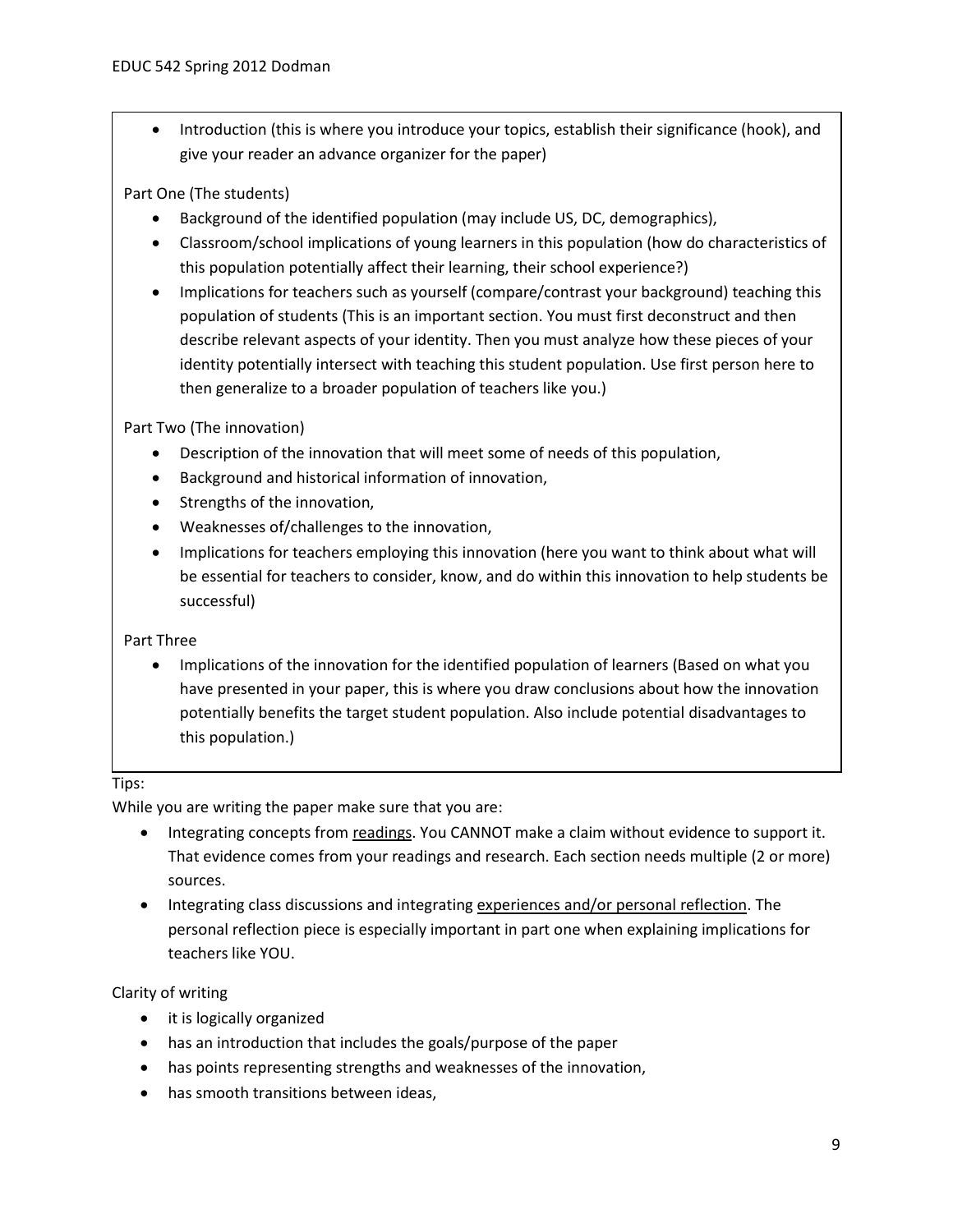- ends with a conclusion that restates the main points of the paper (without introducing new ideas).
- Information is presented clearly within the page limits (8-10 pages)
- The paper has NO grammar or spelling errors.
- Read and re-read your writing before submitting.
- If academic writing is difficult for you, ask a colleague or friend to review your work and provide feedback.

#### APA format

- title page,
- headings,
- page numbers,
- proper use of in-text citations and appropriately formatted reference list
- Tips: Do NOT use stand alone quotes in your paper. See the "Cheat Sheet" online for help with this. Do NOT include anything in your reference list that you do not cite in your paper.

#### Grading:

You have MET Standard 3 if you earn a 3 or 4 two or more times. You have MET Standard 4 if you earn a 3 or 4 three or more times.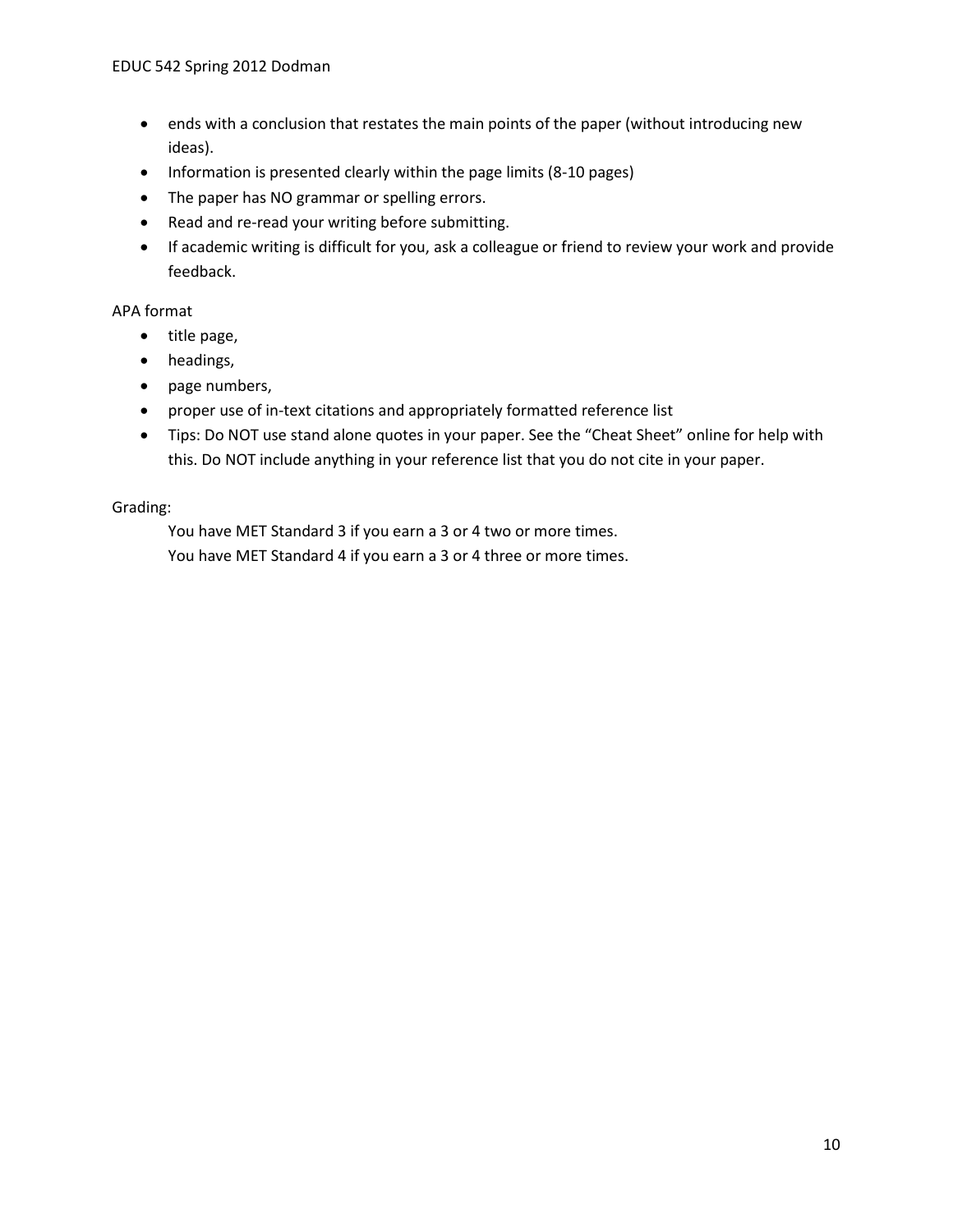This assignment meets the following INTASC Standards:

Standard 3: Understand how students differ in their approaches to learning and create instructional opportunities adapted to diverse learners. Standard 4: The teacher understands and uses a variety of instructional strategies to encourage students' development of critical thinking, problem solving, and performance skills.

| <b>Implications of Teaching in a</b><br><b>Culturally Diverse Classroom</b>                                                                                              | <b>Unsatisfactory</b><br>(Not Met)                                                                                         | $\overline{2}$<br><b>Developing</b><br>(Not Met)                                                                                                                                                   | 3<br><b>Maturing</b><br>(Met)                                                                                                                                                                                      | Δ<br><b>Exemplary</b><br>(Met)                                                                                                                                                                                               |
|--------------------------------------------------------------------------------------------------------------------------------------------------------------------------|----------------------------------------------------------------------------------------------------------------------------|----------------------------------------------------------------------------------------------------------------------------------------------------------------------------------------------------|--------------------------------------------------------------------------------------------------------------------------------------------------------------------------------------------------------------------|------------------------------------------------------------------------------------------------------------------------------------------------------------------------------------------------------------------------------|
| <b>Background information about</b><br>the identified population of<br>students.<br><b>INTASC 3</b><br><b>ACEI 3.2</b>                                                   | Lacks background<br>information about the<br>identified population of<br>students.                                         | Presents some background<br>information about the<br>identified population of<br>students, but is not<br>sufficient and/or lacks<br>supporting references.                                         | Presents appropriate<br>background information<br>about the identified<br>population of students, but<br>is not complete and/or<br>includes some supporting<br>references.                                         | Presents appropriate and<br>complete background<br>information about the<br>identified population of<br>students and includes<br>multiple and different<br>supporting references.                                            |
| <b>Background information about</b><br>the culture, knowledge, and<br>attitudes of the identified<br>preservice teacher.<br><b>INTASC<sub>3</sub></b><br><b>ACEI 3.2</b> | Lacks background<br>information about the<br>culture, knowledge, and<br>attitudes of the identified<br>preservice teacher. | Presents some background<br>information about the<br>culture, knowledge, and<br>attitudes of the identified<br>preservice teacher, but is<br>not sufficient and/or lacks<br>supporting references. | Presents appropriate<br>background information<br>about the culture,<br>knowledge, and attitudes of<br>the identified preservice<br>teacher, but is not complete<br>and/or includes some<br>supporting references. | Presents appropriate and<br>complete background<br>information about the<br>culture, knowledge, and<br>attitudes of the identified<br>preservice teacher and<br>includes multiple and<br>different supporting<br>references. |
| <b>Implications of identified</b><br>preservice teacher, teaching this<br>population of students.<br><b>INTASC<sub>3</sub></b><br><b>ACEI 3.2</b>                        | Lacks implications of<br>identified preservice<br>teacher, teaching this<br>population of students.                        | Presents some implications<br>of identified preservice<br>teacher, teaching this<br>population of students, but<br>is not sufficient and/or lacks<br>supporting references.                        | Presents appropriate<br>implications of identified<br>preservice teacher, teaching<br>this population of students,<br>but is not complete and/or<br>includes some supporting.<br>references.                       | Presents appropriate and<br>complete implications of<br>identified preservice<br>teacher, teaching this<br>population of students and<br>includes multiple and<br>different supporting<br>references.                        |

\*note: multiple references means (2 or more), some means (1), none means (0).

Comments: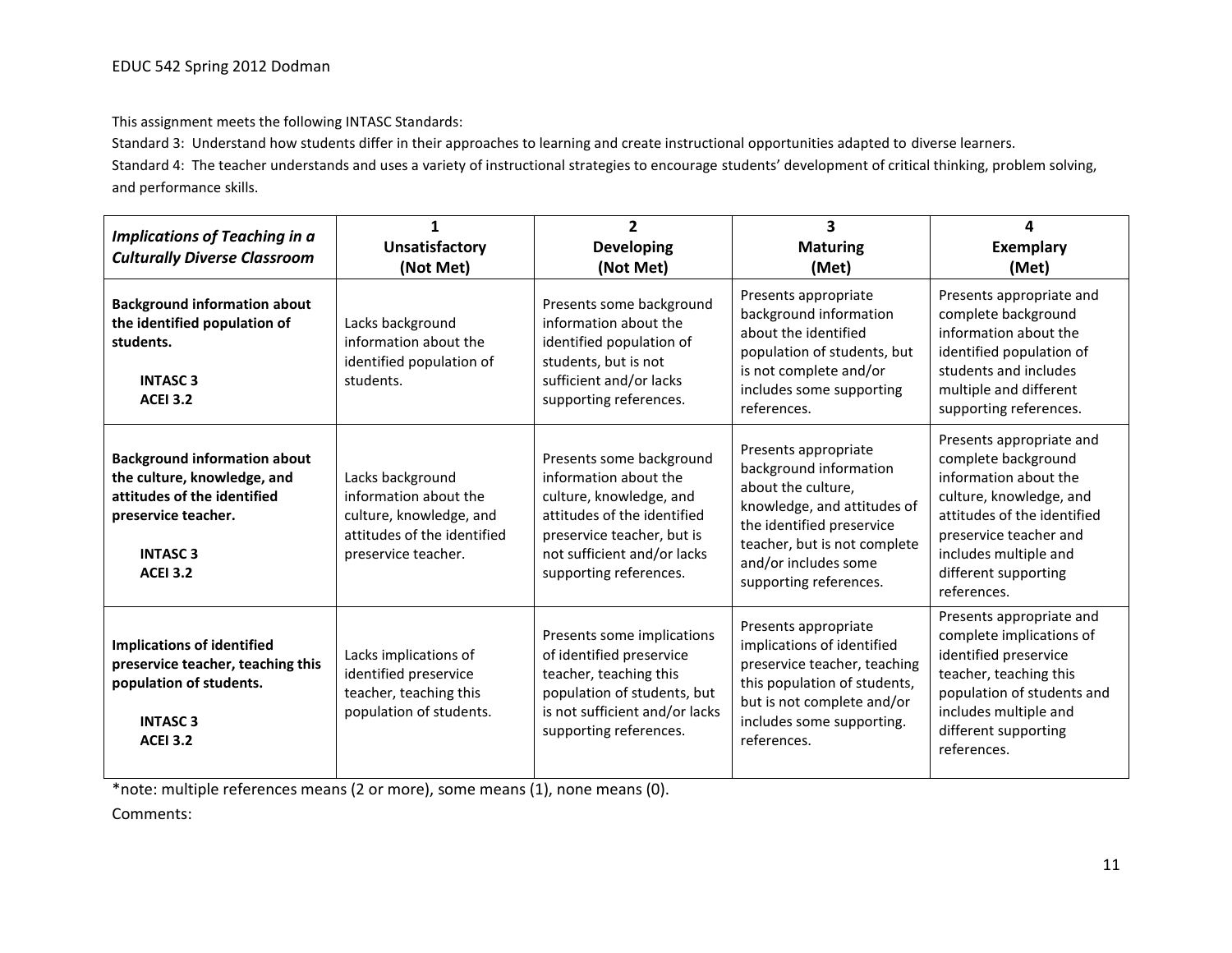| <b>Description/Background of</b><br><b>Education Innovation</b>                                                                | 1<br><b>Unsatisfactory</b><br>(Not Met)                                                            | $\overline{2}$<br><b>Developing</b><br>(Not Met)                                                                                                                                  | $\overline{\mathbf{3}}$<br><b>Maturing</b><br>(Met)                                                                                                                                                     | 4<br><b>Exemplary</b><br>(Met)                                                                                                                                                                     |
|--------------------------------------------------------------------------------------------------------------------------------|----------------------------------------------------------------------------------------------------|-----------------------------------------------------------------------------------------------------------------------------------------------------------------------------------|---------------------------------------------------------------------------------------------------------------------------------------------------------------------------------------------------------|----------------------------------------------------------------------------------------------------------------------------------------------------------------------------------------------------|
| Description of the education<br>innovation.<br><b>INTASC4</b><br><b>ACEI 3.3</b>                                               | Lacks description of the<br>education innovation.                                                  | Presents some description<br>of the education innovation,<br>but is not sufficient and/or<br>lacks supporting references.                                                         | Presents appropriate<br>description of the education<br>innovation, but is<br>incomplete and/or includes<br>only some supporting<br>references.                                                         | Presents appropriate and<br>complete description of the<br>education innovation, and<br>includes multiple and<br>different supporting<br>references.                                               |
| Significant historical and<br>background information on the<br>education innovation.<br><b>INTASC4</b><br><b>ACEI 3.3</b>      | Lacks significant historical<br>and background information<br>on the education<br>innovation.      | Presents some significant<br>historical and background<br>information on the<br>education innovation, but is<br>not sufficient and/or lacks<br>supporting references.             | Presents appropriate<br>significant historical and<br>background information on<br>the education innovation,<br>but is incomplete and/or<br>include only some<br>supporting references.                 | Presents appropriate and<br>complete significant<br>historical and background<br>information of the<br>education innovation, and<br>includes multiple and<br>different supporting<br>references.   |
| Strengths and weaknesses of the<br>education innovation.<br><b>INTASC4</b><br><b>ACEI 3.3</b>                                  | Lacks strengths and<br>weaknesses of the<br>education innovation.                                  | Presents some strengths<br>and weaknesses of the<br>education innovation, but is<br>not sufficient and/or lacks<br>supporting references.                                         | Presents appropriate<br>strengths and weaknesses<br>of the education innovation,<br>but is incomplete and/or<br>includes only some<br>supporting references.                                            | Presents appropriate and<br>complete discussion of<br>strengths and weaknesses<br>of the education innovation,<br>and includes multiple and<br>different references.                               |
| Implications of the education<br>innovation for learners in the<br>identified population.<br><b>INTASC4</b><br><b>ACEI 3.3</b> | Lacks implications of the<br>education innovation for<br>learners in the identified<br>population. | Presents some implications<br>of the education innovation<br>for <i>learners</i> in the identified<br>population, but is not<br>sufficient and/or lacks<br>supporting references. | Presents appropriate<br>implications of the<br>education innovation for<br><i>learners</i> in the identified<br>population, but is<br>incomplete and/or includes<br>only some supporting<br>references. | Presents appropriate and<br>complete implications of the<br>education innovation for<br>learners in the identified<br>population, and includes<br>multiple and different<br>supporting references. |

\*note: multiple references means (2 or more), some means (1), none means (0).

Comments: